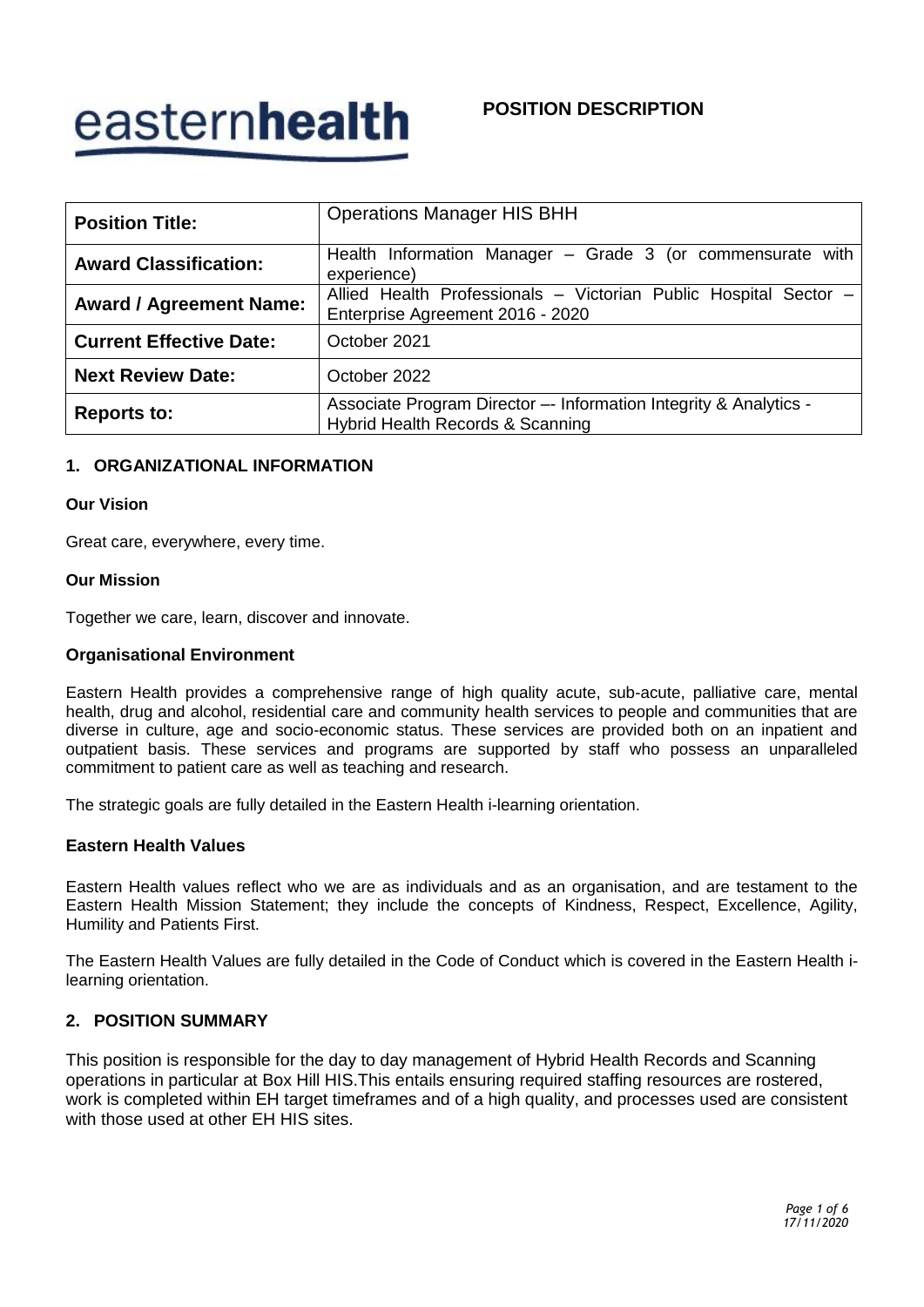# **3. MAJOR DUTIES AND/OR RESPONSIBILIES**

- Attain a detailed understanding of EH HIS processes to ensure achievement of service delivery requirements and to drive required change to improve outcomes.
- Liaise with Operations Managers at Maroondah and Angliss to coordinate consistent workloads, sharing work and staffing resources as required.
- Support the APDs Information Integrity by providing advice and implementing processes and procedures that create consistency in service provision, delivery and quality across EH HIS reducing discrepancies encountered by external stakeholders.
- Ensure the availability of clinical records for patient care by ensuring HIS staff are aware of their responsibilities and requirements and addressing barriers that impact on record provision.
- Apply human resource management strategies to facilitate staff recruitment, selection, retention, supervision and exit in line with organisation policy and procedures and relevant state and federal legislation.
- Develop, supervise, motivate, performance manage and support individuals and work teams.
- Continually monitor work patterns within the department and allocate resources to complete tasks and meet service delivery requirements.
- Completion of clerical staffing rosters working in conjunction with other Operations Managers to attain efficiency in staff resources and workstation utilisation.
- Adapt local processes and procedures to accommodate the use of the EMR.
- Provide support to staff in addressing concerns raised in the completion of their daily duties.
- Effective communication within HIS and with related departments and external EH staff.
- Participation in the oncall roster.
- Represent HIS on relevant internal and external committees as required.

## **Finance and Performance**

- Identify ways to create efficiencies that reduce costs.
- Actively monitor HIS performance through the review of KPIs collected internally.
- Collation, analysis and reporting of CPF statistics related to staff achievements.

## **Learning and Growth**

- Ensure appraisal and performance development plans are completed annually for BHH clerical staff member.
- Ensure completion of mandatory training of BHH clerical HIS staff.
- Ensure adequate training is provided to clerical HIS staff required to complete duties within HIS.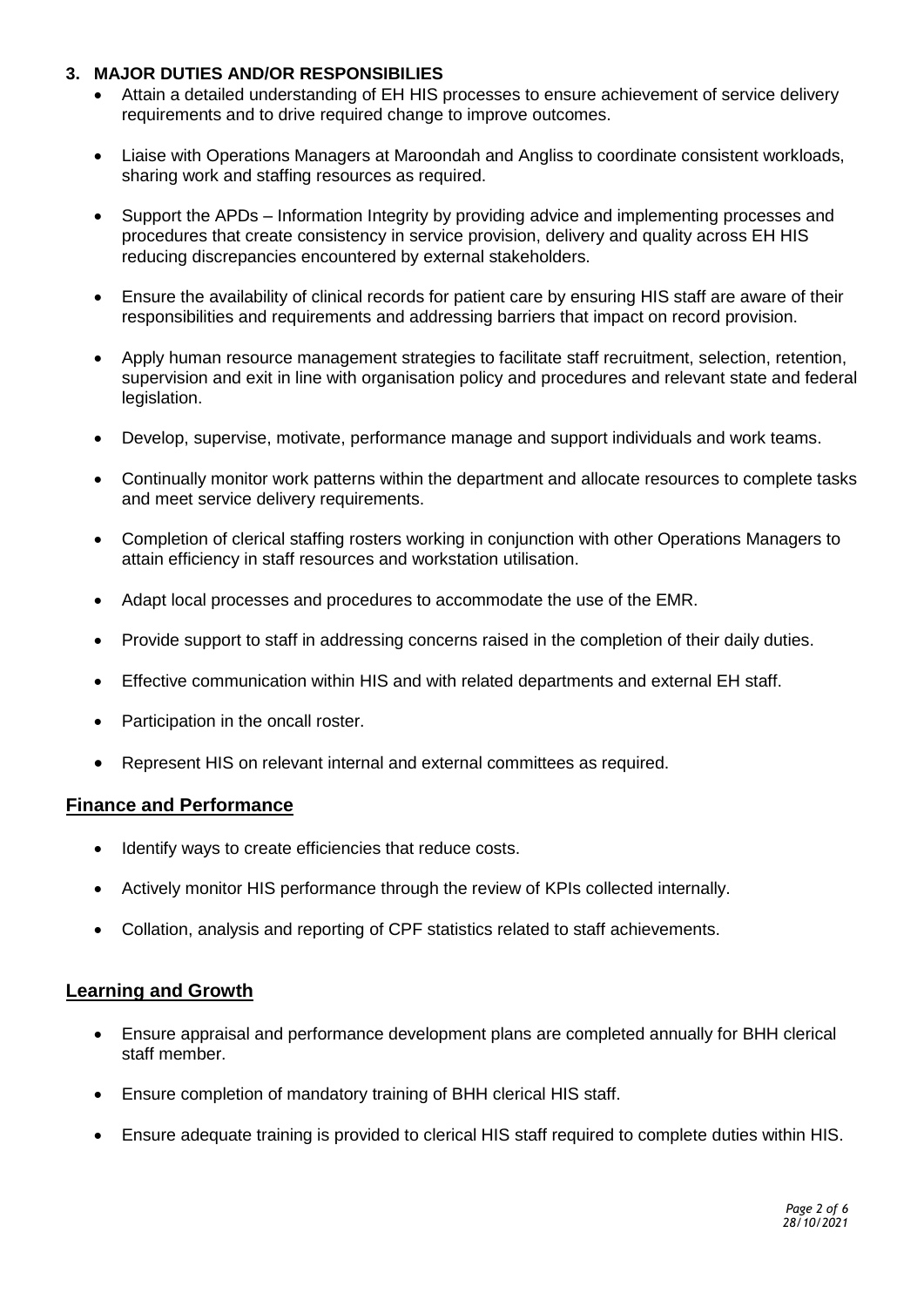Actively self-educate to keep abreast of relevant industry changes and advancements.

# **Quality and Compliance**

- Assist with HIS achievement of required standards, regulations and legislation including National Quality Framework, Health Records Act and Public Record Office Standards.
- Ensure privacy principals are followed at all times when devising and implementing processes and procedures, implementing or providing health information management.
- Participation in EH and local quality improvement activities.
- Actively audit processes and procedures to ensure they are compliant with HIS standards and provide feedback to assist in achievement service improvement.
- Assist with updating the HIS Performance Board

# **Other**

- Be respectful of the needs of patients, visitors and other staff and maintain a professional approach in all interactions.
- Undertaken other duties as requested.
- Travel between sites will be required.
- Other duties as required.

# **4. SAFE PRACTICE AND ENVIRONMENT**

#### **Occupational Health and Safety**

Eastern Health is committed to provide and maintain a working environment for all staff that is safe and without risk to health. All staff are to take care of their own health and safety and the health and safety of any other person who may be affected by your acts or omissions at the workplace. Understand responsibilities and accountabilities to yourself and others in accordance with OH&S legislation and Eastern Health policies and promote a working environment that is congruent with these guidelines. This includes staff reporting of all clinical and OHS incidents and near misses, in particular those related to Occupational Violence, Manual Handling and Slips, trips and falls.

Staff are required to comply with all state legislative requirements in respect to the Occupational Health and Safety Act 2004 and the Workplace Injury Rehabilitation and Compensations (WIRC) Act 2013.

## **5. TRAINING AND DEVELOPMENT**

Relevant, practical and timely education should direct, facilitate, enhance and support the professional growth and practice of employees in a health environment characterised by change. All programs should endeavour to promote evidence-based practice, a problem solving approach and to be competency based.

You are expected to participate in the personal development process on an annual basis.

## **6. QUALITY**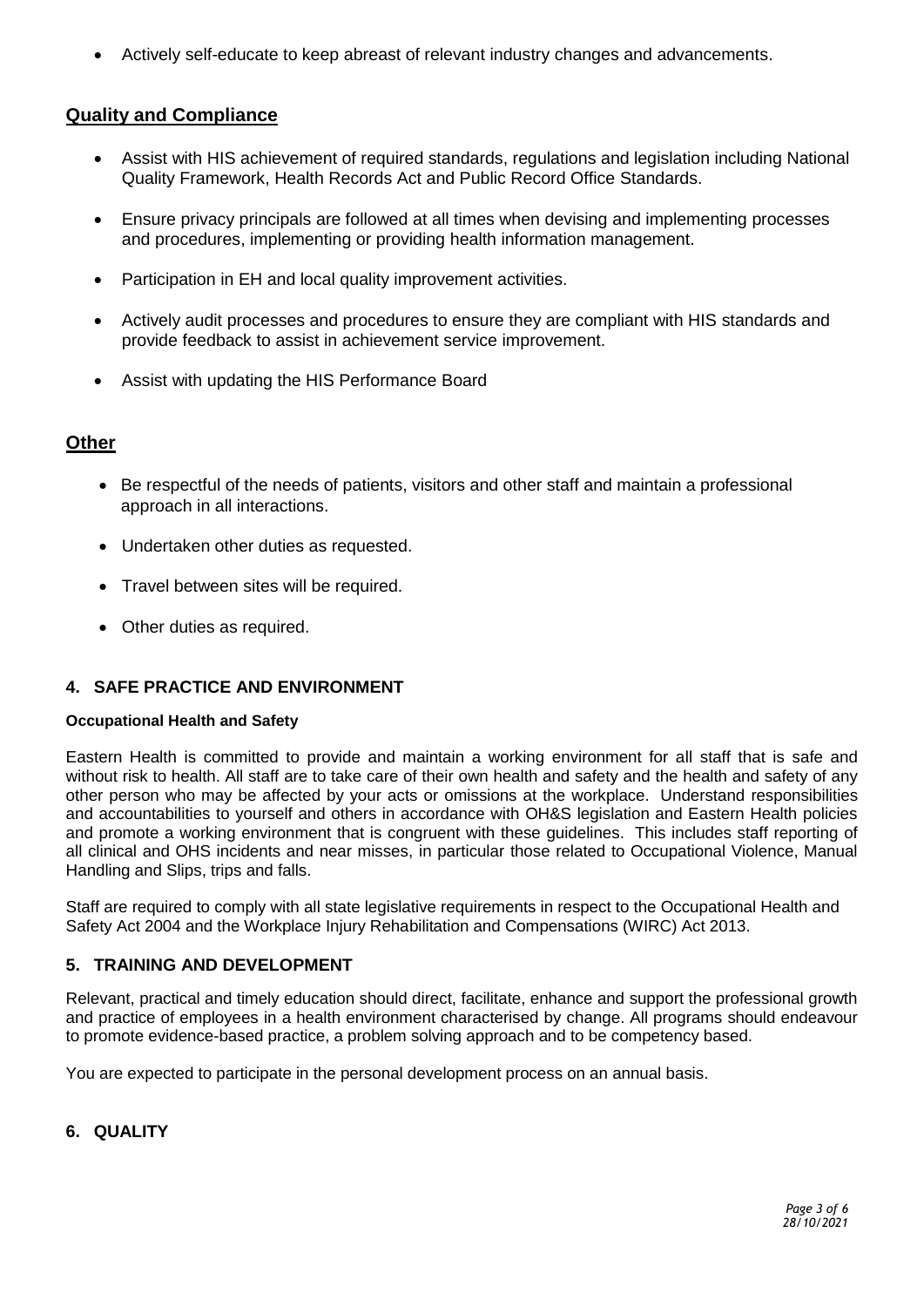As a staff member of Eastern Health staff are required to comply with Eastern Health performance standards and participate in continuous monitoring and improvement as part of your role. You are also required to comply with legislation, professional standards and accreditation standards.

As a staff member employed by Eastern Health services you must have and maintain the appropriate skills and knowledge required to fulfil your role and responsibilities within the organisation. In addition, you must ensure that you practice within the specifications of this position description, and where applicable within the agreed scope of practice.

You are responsible for ensuring safe high quality care in your work. This will include complying with best practice standards, identifying and reporting any variance to expected standards and minimising the risk of adverse outcomes and patient harm. In addition, you will ensure that service and care is consistent with the EH approach to patient and family centered care.

# **7. CONFIDENTIALITY**

Any information obtained in the course of employment is confidential and should not be used for any purpose other than the performance of the duties for which the person was employed. Staff are bound by the Information Privacy Act 2000 and the Health Records Act 2000.

## **8. EQUAL EMPLOYMENT OPPORTUNITY**

You agree to adhere to the Equal Employment Opportunity policies and practices of the Health Service. Discriminatory practices, including sexual harassment, are unlawful. The Health Service will not tolerate discriminatory behaviour and any such conduct may lead to the invoking of the Disciplinary Policy and Procedure, which may result in termination of employment.

## **9. PERFORMANCE DEVELOPMENT**

A Performance Review, that includes agreed targets, will occur three (3) months from commencement and then annually on the basis of the duties and responsibilities outlined in this position description. This is an opportunity to review personal and the allocated work unit's service performance, facilitated by the setting of objectives/goals and ongoing evaluation of performance and achievement. Objectives will be developed annually, documented, discussed and agreed with the immediate line manager, who will act as the assessor. The incumbent is expected to demonstrate and show evidence annually of on-going self and allocated work unit's service development.

## **10. ATTACHMENTS**

Attachment 1 Key Selection Criteria

#### **11. NOTE**

*Statements included in this position description are intended to reflect in general the duties and responsibilities of this position and are not to be interpreted as being all-inclusive.*

*Prior to accepting any offer of employment, prospective employees will be required to read and commit to the Eastern Health Code of Conduct, including (but not limited to) issues of Occupational Health and Safety, Equal Opportunity and Confidentiality.*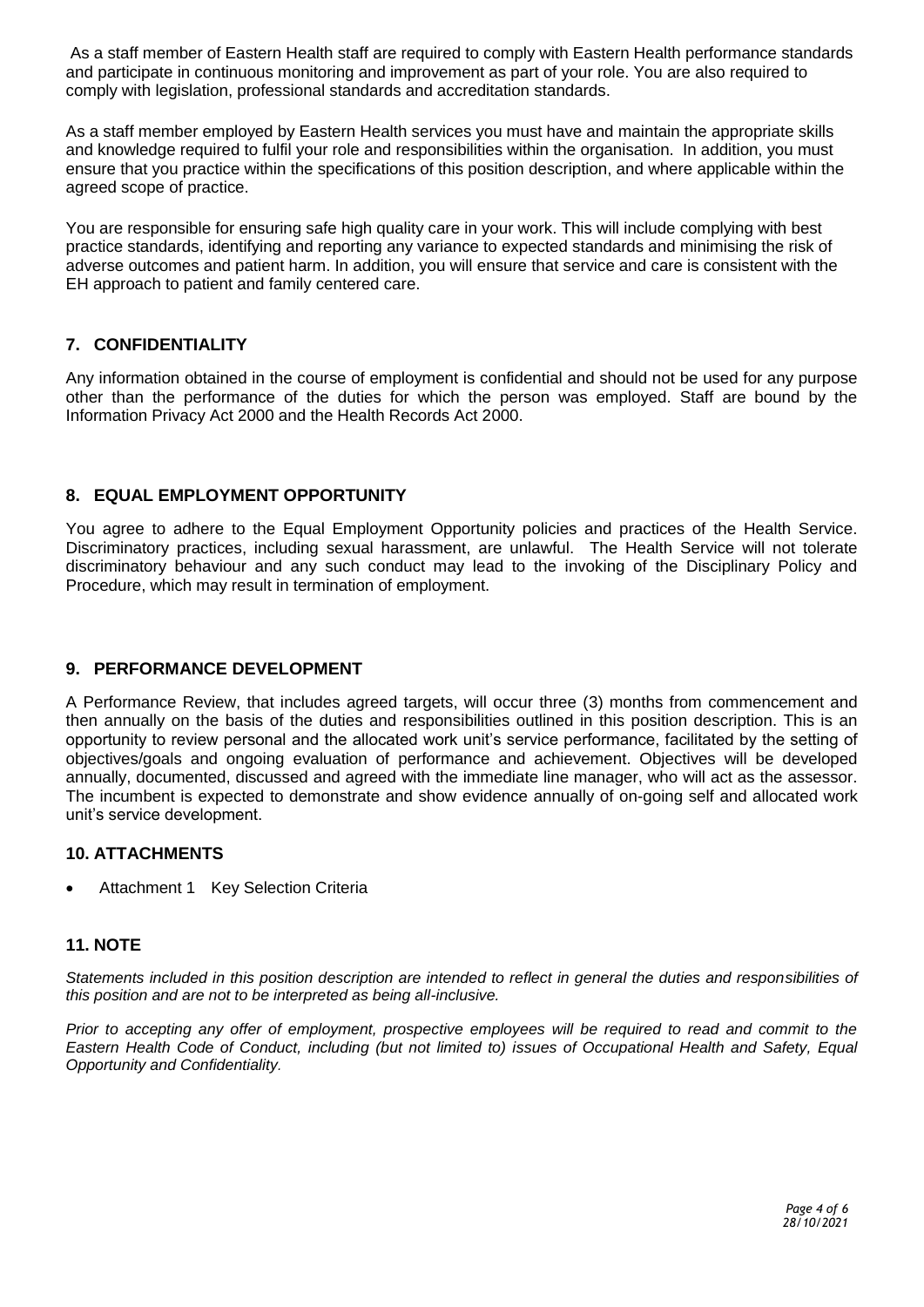| <b>INCUMBENT STATEMENT</b>                       |                                                               |
|--------------------------------------------------|---------------------------------------------------------------|
| Position Description and associated Attachments. | (Incumbent Name) have read, understood and accepted the above |
| Signed:                                          | Date: $/$ /                                                   |